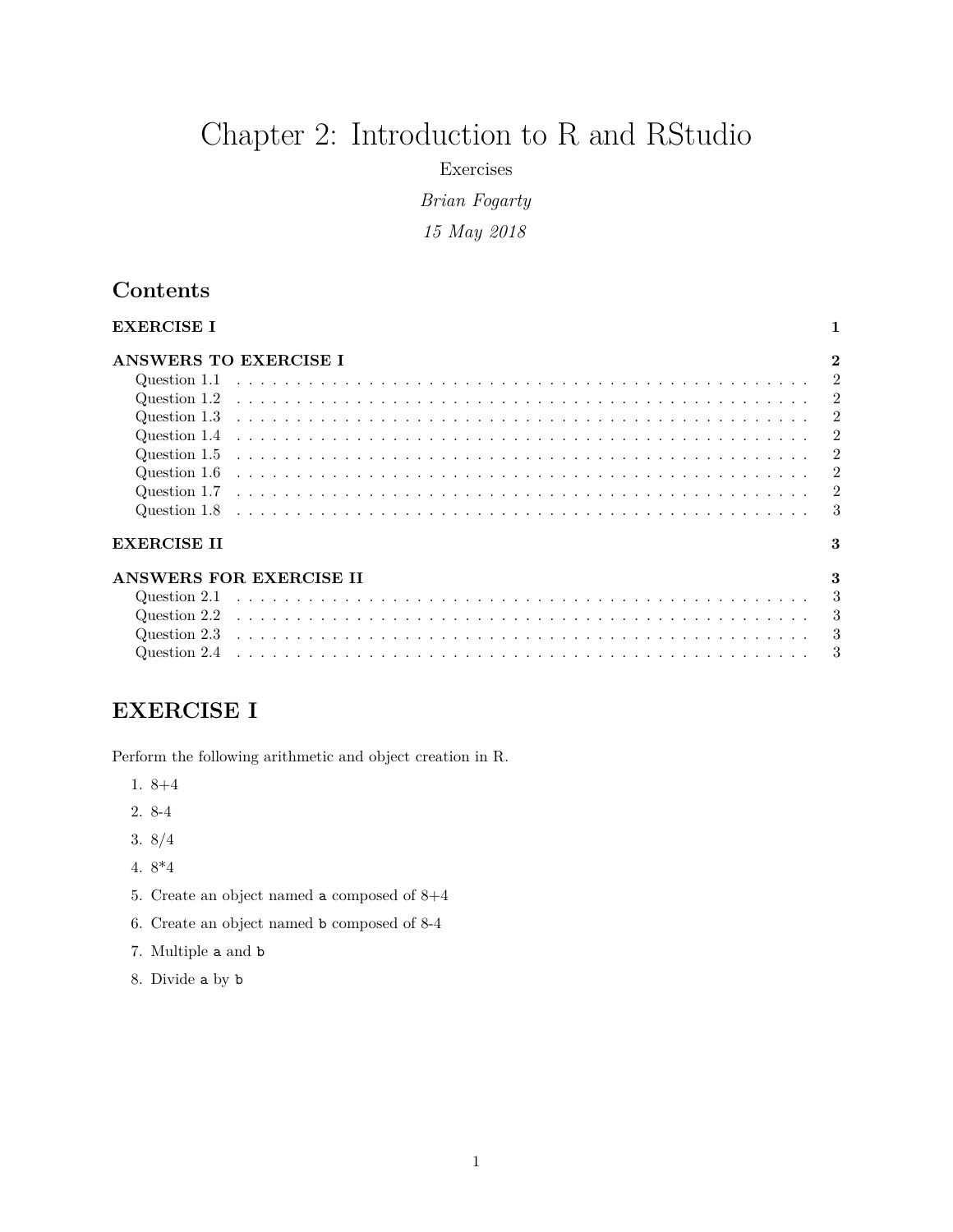## <span id="page-1-0"></span>**ANSWERS TO EXERCISE I**

## <span id="page-1-1"></span>**Question 1.1**

<span id="page-1-7"></span><span id="page-1-6"></span><span id="page-1-5"></span><span id="page-1-4"></span><span id="page-1-3"></span><span id="page-1-2"></span>

| $8 + 4$                                                     |  |  |
|-------------------------------------------------------------|--|--|
| $[1] 12$                                                    |  |  |
| Question $1.2\,$                                            |  |  |
|                                                             |  |  |
| $8 - 4$                                                     |  |  |
| $[1] 4$                                                     |  |  |
| Question $1.3\,$                                            |  |  |
| 8/4                                                         |  |  |
| $[1] 2$                                                     |  |  |
| Question $1.4\,$                                            |  |  |
| $8*4$                                                       |  |  |
| $\left[ \begin{smallmatrix} 1 \end{smallmatrix} \right]$ 32 |  |  |
| Question $1.5\,$                                            |  |  |
| $a \leftarrow 8 + 4$<br>a                                   |  |  |
| $[1] 12$                                                    |  |  |
| Question $1.6\,$                                            |  |  |
| $b \le -8-4$<br>$\mathbf b$                                 |  |  |
| $\begin{bmatrix} 1 \end{bmatrix}$ 4                         |  |  |
| Question $1.7\,$                                            |  |  |
| $\mathtt{a} \ast \mathtt{b}$                                |  |  |
| $[1] 48$                                                    |  |  |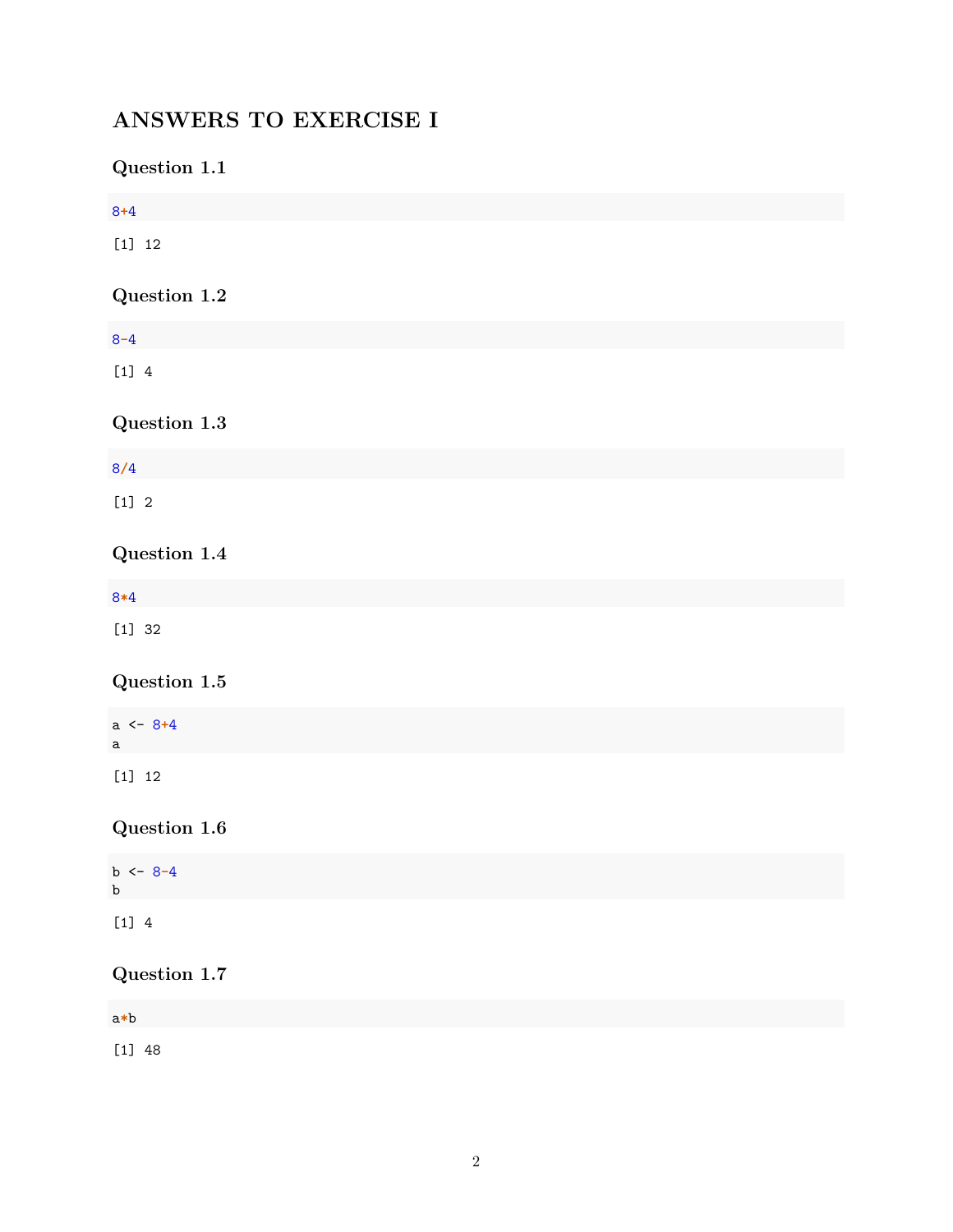#### <span id="page-2-0"></span>**Question 1.8**

a**/**b

[1] 3

## <span id="page-2-1"></span>**EXERCISE II**

Perform the following in R.

- 1. Create a vector called v1 composed of the numbers 3,4,5,6,7
- 2. Create a vector called v2 composed of the numbers 23,14,18,16,21
- 3. Create a vector called v3 that combines v1 and v2
- 4. Create a data frame called df1 from v3

## <span id="page-2-2"></span>**ANSWERS FOR EXERCISE II**

#### <span id="page-2-3"></span>**Question 2.1**

v1 <- **c**(3,4,5,6,7) v1

[1] 3 4 5 6 7

#### <span id="page-2-4"></span>**Question 2.2**

v2 <- **c**(23,14,18,16,21) v2

[1] 23 14 18 16 21

#### <span id="page-2-5"></span>**Question 2.3**

v3 <- **c**(v1,v2) v3 [1] 3 4 5 6 7 23 14 18 16 21

#### <span id="page-2-6"></span>**Question 2.4**

```
df1 <- as.data.frame(v3)
df1
   v3
1 3
2 4
```